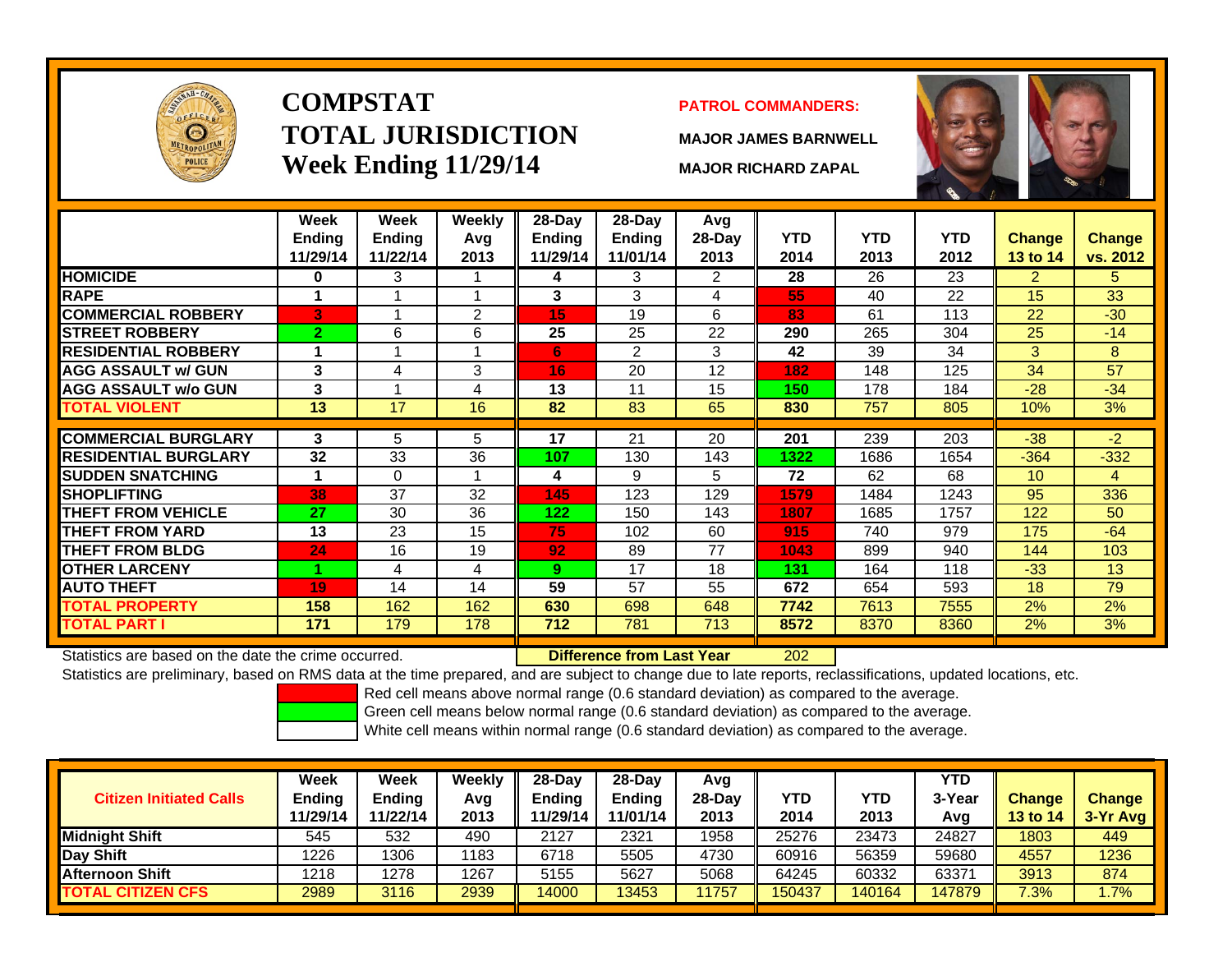

## **COMPSTATWEST CHATHAM PRECINCTWeek Ending 11/29/14**

**PRECINCT COMMANDER:**

**CAPT. CHARLES HALL**



|                             | Week           | Week          | <b>Weekly</b>  | 28-Day       | $28$ -Day     | Avg            |              |                |            |                |                 |
|-----------------------------|----------------|---------------|----------------|--------------|---------------|----------------|--------------|----------------|------------|----------------|-----------------|
|                             | <b>Ending</b>  | <b>Ending</b> | Avg            | Ending       | <b>Ending</b> | $28-Day$       | <b>YTD</b>   | <b>YTD</b>     | <b>YTD</b> | <b>Change</b>  | <b>Change</b>   |
|                             | 11/29/14       | 11/22/14      | 2013           | 11/29/14     | 11/01/14      | 2013           | 2014         | 2013           | 2012       | 13 to 14       | vs. 2012        |
| <b>HOMICIDE</b>             | 0              |               | 0              |              | $\Omega$      | $\Omega$       | $\mathbf{2}$ | $\overline{2}$ |            | $\Omega$       |                 |
| <b>RAPE</b>                 | 0              | $\Omega$      | $\Omega$       | $\bf{0}$     | $\Omega$      |                | 10           | $\overline{7}$ | 8          | 3              | $\overline{2}$  |
| <b>COMMERCIAL ROBBERY</b>   | 0              |               | $\Omega$       | 4            | 5             |                | 16           | 6              | 20         | 10             | $-4$            |
| <b>STREET ROBBERY</b>       |                | $\Omega$      | $\Omega$       | 3            | 4             | 2              | 29           | 26             | 37         | $\overline{3}$ | $-8$            |
| <b>RESIDENTIAL ROBBERY</b>  | $\bf{0}$       | 4             | $\Omega$       | 5            | $\Omega$      |                | 15           | $\overline{7}$ | 5          | 8              | 10 <sup>°</sup> |
| <b>AGG ASSAULT w/ GUN</b>   | $\bf{0}$       |               | $\Omega$       |              |               |                | 16           | 14             | 14         | $\overline{2}$ | $\overline{2}$  |
| <b>AGG ASSAULT w/o GUN</b>  | $\bf{0}$       | $\Omega$      | 1              | $\mathbf{2}$ | 2             | 3              | 17           | 32             | 26         | $-15$          | $-9$            |
| <b>TOTAL VIOLENT</b>        | 1              | 4             | $\overline{2}$ | 16           | 12            | 8              | 105          | 94             | 111        | 12%            | $-5%$           |
|                             |                |               |                |              |               |                |              |                |            |                |                 |
| <b>COMMERCIAL BURGLARY</b>  | $\bf{0}$       | 0             |                | 3            | 2             | $\overline{2}$ | 45           | 29             | 30         | 16             | 15              |
| <b>RESIDENTIAL BURGLARY</b> | $\overline{7}$ | 5             | 6              | 17           | 19            | 25             | 245          | 294            | 277        | $-49$          | $-32$           |
| <b>SUDDEN SNATCHING</b>     | $\bf{0}$       | $\Omega$      | $\Omega$       | $\bf{0}$     | 2             | $\Omega$       | 6            | 2              | 11         | 4              | $-5$            |
| <b>SHOPLIFTING</b>          | $\overline{7}$ | 5             | 3              | 21           | 10            | 12             | 223          | 139            | 117        | 84             | 106             |
| <b>THEFT FROM VEHICLE</b>   | 5              | 9             | 5              | 28           | 24            | 21             | 296          | 247            | 246        | 49             | 50              |
| <b>THEFT FROM YARD</b>      | 3              | 5             | $\overline{2}$ | 15           | 19            | 8              | 146          | 93             | 153        | 53             | $-7$            |
| <b>THEFT FROM BLDG</b>      | 4              | 3             | 3              | 14           | 11            | 11             | 168          | 128            | 147        | 40             | 21              |
| <b>OTHER LARCENY</b>        | 1              |               | 1              | $\mathbf{2}$ | 2             | $\overline{2}$ | 27           | 14             | 20         | 13             | $\overline{7}$  |
| <b>AUTO THEFT</b>           | 7              | 4             | 2              | 19           | 13            | 9              | 135          | 107            | 86         | 28             | 49              |
| <b>TOTAL PROPERTY</b>       | 34             | 32            | 23             | 119          | 102           | 91             | 1291         | 1053           | 1087       | 23%            | 19%             |
| <b>TOTAL PART I</b>         | 35             | 36            | 25             | 135          | 114           | 99             | 1396         | 1147           | 1198       | 22%            | 17%             |

Statistics are based on the date the crime occurred. **Difference from Last Year** 

r 249

Statistics are preliminary, based on RMS data at the time prepared, and are subject to change due to late reports, reclassifications, updated locations, etc.

Red cell means above normal range (0.6 standard deviation) as compared to the average.

Green cell means below normal range (0.6 standard deviation) as compared to the average.

| <b>Citizen Initiated Calls</b> | Week<br><b>Ending</b><br>11/29/14 | Week<br><b>Ending</b><br>11/22/14 | Weekly<br>Avg<br>2013 | $28-Day$<br>Ending<br>11/29/14 | $28-Day$<br><b>Ending</b><br>11/01/14 | Avg<br>$28-Dav$<br>2013 | YTD<br>2014 | <b>YTD</b><br>2013 | <b>YTD</b><br>3-Year<br>Avg | <b>Change</b><br><b>13 to 14</b> | <b>Change</b><br>3-Yr Avg |
|--------------------------------|-----------------------------------|-----------------------------------|-----------------------|--------------------------------|---------------------------------------|-------------------------|-------------|--------------------|-----------------------------|----------------------------------|---------------------------|
| <b>Midnight Shift</b>          | 127                               | 122                               | 97                    | 488                            | 482                                   | 389                     | 5116        | 4635               | 4970                        | 481                              | 146                       |
| Day Shift                      | 264                               | 287                               | 242                   | 2659                           | 1135                                  | 967                     | 12534       | 11506              | 2138                        | 1028                             | 396                       |
| <b>Afternoon Shift</b>         | 260                               | 295                               | 259                   | 1065                           | 1063                                  | 1036                    | 13303       | 12306              | 3009                        | 997                              | 294                       |
| <b>TOTAL CITIZEN CFS</b>       | 651                               | 651                               | 598                   | 4212                           | 2680                                  | 2392                    | 30953       | 28447              | 30117                       | 8.8%                             | 2.8%                      |
|                                |                                   |                                   |                       |                                |                                       |                         |             |                    |                             |                                  |                           |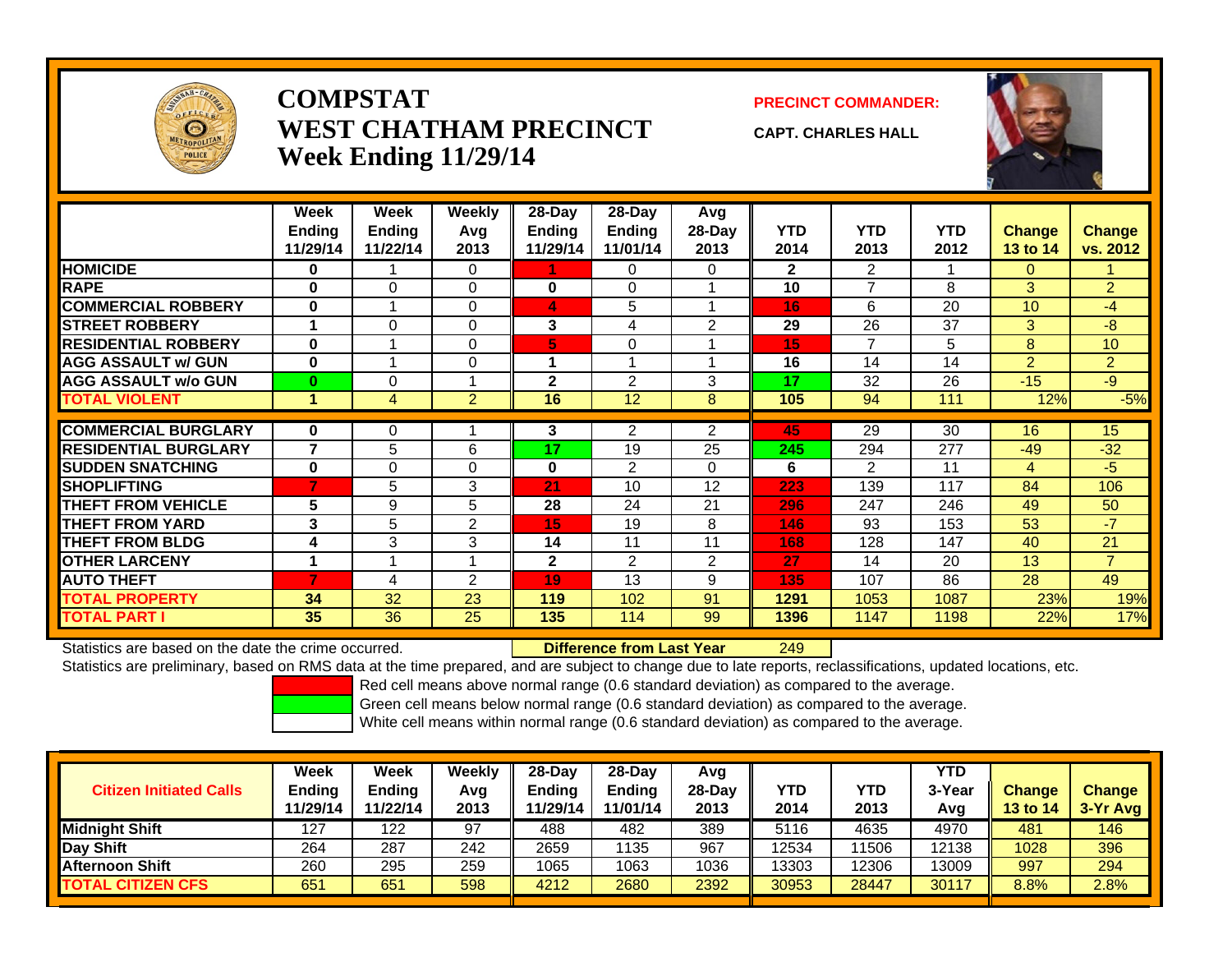

# **COMPSTATDOWNTOWN PRECINCTWeek Ending 11/29/14**

### **PRECINCT COMMANDER:**

### **CAPT. BEN HERRON**

169



|                             | Week           | Week           | Weekly         | 28-Day        | $28-Day$      | Avg            |            |            |            |                |               |
|-----------------------------|----------------|----------------|----------------|---------------|---------------|----------------|------------|------------|------------|----------------|---------------|
|                             | <b>Endina</b>  | <b>Ending</b>  | Avg            | <b>Ending</b> | <b>Ending</b> | 28-Day         | <b>YTD</b> | <b>YTD</b> | <b>YTD</b> | <b>Change</b>  | <b>Change</b> |
|                             | 11/29/14       | 11/22/14       | 2013           | 11/29/14      | 11/01/14      | 2013           | 2014       | 2013       | 2012       | 13 to 14       | vs. 2012      |
| <b>HOMICIDE</b>             | 0              | 0              | 0              |               |               |                | 5.         | 9          | 8          | $-4$           | $-3$          |
| <b>RAPE</b>                 | 0              |                | $\mathbf 0$    |               | 0             |                | 11         | 9          | 5          | 2              | 6             |
| <b>COMMERCIAL ROBBERY</b>   | $\bf{0}$       | 0              | $\Omega$       | $\bf{0}$      |               |                | 7          | 10         | 10         | $-3$           | $-3$          |
| <b>ISTREET ROBBERY</b>      | $\bf{0}$       | $\overline{2}$ | 2              | 8             | 8             | 8              | 79         | 101        | 91         | $-22$          | $-12$         |
| <b>RESIDENTIAL ROBBERY</b>  |                | 0              | $\mathbf 0$    |               |               |                | 3          | 8          | 6          | $-5$           | $-3$          |
| <b>AGG ASSAULT w/ GUN</b>   | 0              | $\overline{2}$ |                | 5.            | 4             | 3              | 37         | 33         | 23         | $\overline{4}$ | 14            |
| <b>AGG ASSAULT w/o GUN</b>  | 1              |                |                | 3             | $\Omega$      | 4              | 36         | 45         | 57         | $-9$           | $-21$         |
| <b>TOTAL VIOLENT</b>        | $\overline{2}$ | 6              | 4              | 19            | 15            | 18             | 178        | 215        | 200        | $-17%$         | $-11%$        |
| <b>COMMERCIAL BURGLARY</b>  |                | 2              |                | 4             | 6             | 3              | 40         | 33         | 29         | 7              | 11            |
|                             |                |                |                |               |               |                |            |            |            |                |               |
| <b>RESIDENTIAL BURGLARY</b> | 4              |                | 3              | 12            | 15            | 13             | 119        | 156        | 143        | $-37$          | $-24$         |
| <b>SUDDEN SNATCHING</b>     | $\bf{0}$       | 0              |                |               | 5             | $\overline{2}$ | 29         | 30         | 31         | -1             | $-2$          |
| <b>SHOPLIFTING</b>          | 6              | 5              | 4              | 15            | 26            | 17             | 208        | 197        | 128        | 11             | 80            |
| <b>THEFT FROM VEHICLE</b>   | 4              | 8              | $\overline{7}$ | 23            | 23            | 29             | 450        | 343        | 358        | 107            | 92            |
| <b>THEFT FROM YARD</b>      | $\overline{2}$ | 5              | 4              | 18            | 33            | 18             | 251        | 220        | 232        | 31             | 19            |
| <b>THEFT FROM BLDG</b>      | 8              | 4              | 4              | 29            | 27            | 15             | 252        | 171        | 222        | 81             | 30            |
| <b>OTHER LARCENY</b>        | $\bf{0}$       |                |                | 3             | 5             | 4              | 27         | 39         | 26         | $-12$          |               |
| <b>AUTO THEFT</b>           | 4              | 2              | 2              | 7             | 9             | 9              | 129        | 110        | 92         | 19             | 37            |
| <b>TOTAL PROPERTY</b>       | 29             | 28             | 27             | 112           | 149           | 110            | 1505       | 1299       | 1261       | 16%            | 19%           |
| <b>TOTAL PART I</b>         | 31             | 34             | 32             | 131           | 164           | 128            | 1683       | 1514       | 1461       | 11%            | 15%           |

Statistics are based on the date the crime occurred. **Difference from Last Year** 

Statistics are preliminary, based on RMS data at the time prepared, and are subject to change due to late reports, reclassifications, updated locations, etc.

Red cell means above normal range (0.6 standard deviation) as compared to the average.

Green cell means below normal range (0.6 standard deviation) as compared to the average.

| <b>Citizen Initiated Calls</b> | Week<br><b>Ending</b><br>11/29/14 | Week<br><b>Ending</b><br>11/22/14 | Weeklv<br>Avg<br>2013 | $28-Day$<br><b>Ending</b><br>11/29/14 | $28-Dav$<br><b>Ending</b><br>11/01/14 | Avg<br>$28-Day$<br>2013 | YTD<br>2014 | YTD<br>2013 | <b>YTD</b><br>3-Year<br>Avg | <b>Change</b><br><b>13 to 14</b> | <b>Change</b><br>$3-Yr$ Avg |
|--------------------------------|-----------------------------------|-----------------------------------|-----------------------|---------------------------------------|---------------------------------------|-------------------------|-------------|-------------|-----------------------------|----------------------------------|-----------------------------|
| <b>Midnight Shift</b>          | 82                                | 99                                | 107                   | 404                                   | 539                                   | 428                     | 5509        | 5150        | 5469                        | 359                              | 40                          |
| Day Shift                      | 204                               | 216                               | 208                   | 938                                   | 937                                   | 832                     | 10649       | 10009       | 10417                       | 640                              | 232                         |
| <b>Afternoon Shift</b>         | 203                               | 222                               | 226                   | 932                                   | 1063                                  | 905                     | 11783       | 10899       | 1307                        | 884                              | 476                         |
| <b>TOTAL CITIZEN CFS</b>       | 489                               | 537                               | 541                   | 2274                                  | 2539                                  | 2165                    | 27941       | 26058       | 27192                       | 7.2%                             | 2.8%                        |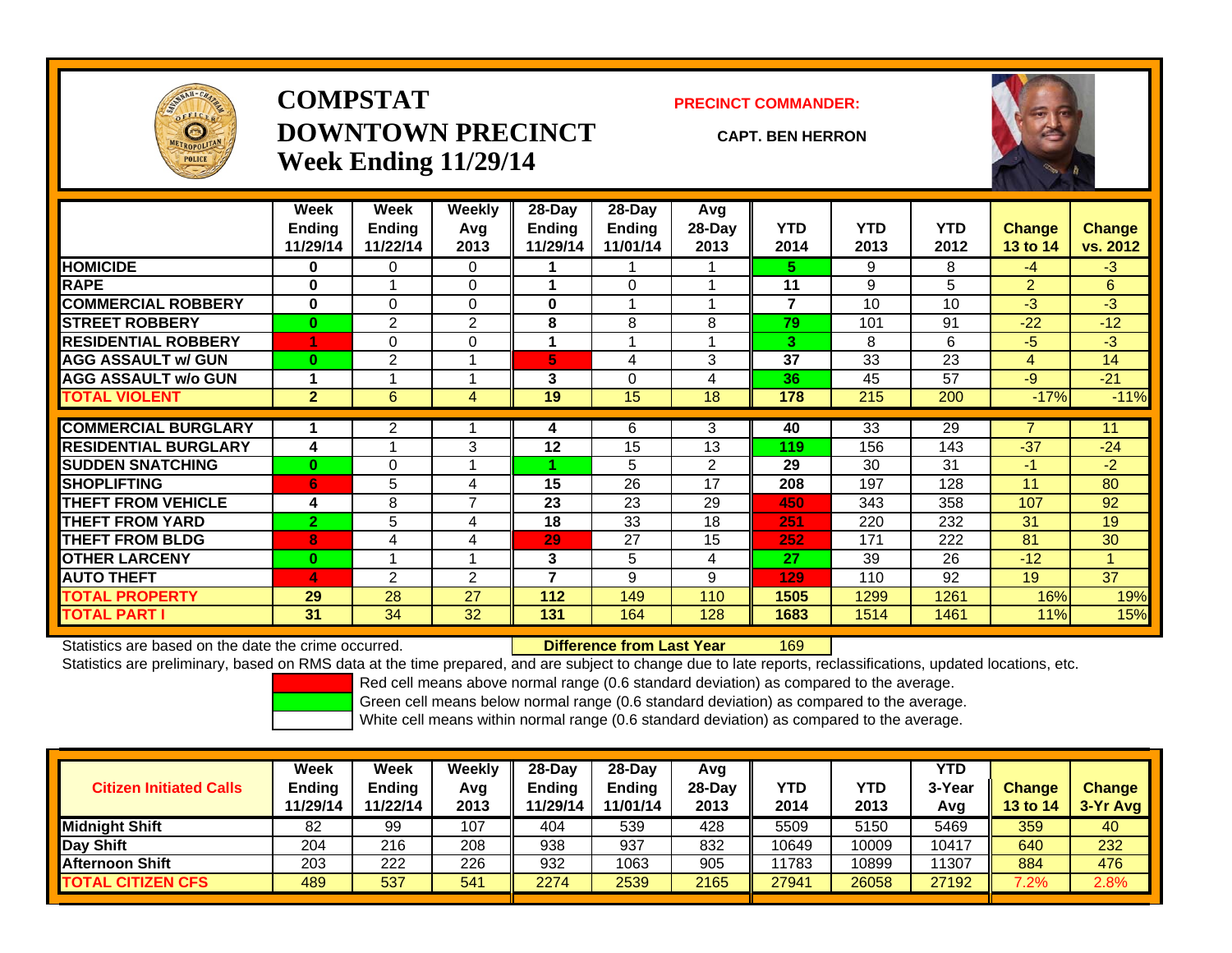

# **COMPSTATCENTRAL PRECINCT CAPT. DEVONN ADAMSWeek Ending 11/29/14**

**PRECINCT COMMANDER:**



|                             | Week<br><b>Ending</b><br>11/29/14 | Week<br><b>Ending</b><br>11/22/14 | <b>Weekly</b><br>Avq<br>2013 | 28-Day<br>Ending<br>11/29/14 | $28-Day$<br><b>Ending</b><br>11/01/14 | Avg<br>$28-Day$<br>2013 | <b>YTD</b><br>2014 | <b>YTD</b><br>2013 | <b>YTD</b><br>2012 | <b>Change</b><br><b>13 to 14</b> | Change<br>vs. 2012 |
|-----------------------------|-----------------------------------|-----------------------------------|------------------------------|------------------------------|---------------------------------------|-------------------------|--------------------|--------------------|--------------------|----------------------------------|--------------------|
| <b>HOMICIDE</b>             | 0                                 |                                   | $\Omega$                     |                              |                                       |                         | 13                 | 9                  | 8                  | 4                                | 5.                 |
| <b>RAPE</b>                 | $\bf{0}$                          | $\Omega$                          | $\Omega$                     | $\bf{0}$                     |                                       | $\Omega$                | 9                  | 6                  | $\overline{2}$     | 3                                | $\overline{7}$     |
| <b>COMMERCIAL ROBBERY</b>   | $\bf{0}$                          | $\Omega$                          | $\Omega$                     |                              | 2                                     |                         | 14                 | 12                 | 19                 | 2                                | $-5$               |
| <b>STREET ROBBERY</b>       |                                   |                                   | 4                            | 9                            | 5                                     | 5                       | 93                 | 63                 | 83                 | 30                               | 10                 |
| <b>RESIDENTIAL ROBBERY</b>  | $\bf{0}$                          | $\Omega$                          | $\Omega$                     | 0                            | $\Omega$                              |                         | 6                  | 6                  | 3                  | $\mathbf{0}$                     | 3                  |
| <b>AGG ASSAULT w/ GUN</b>   |                                   | 1                                 | -4                           | 5                            | 6                                     | 4                       | 72                 | 49                 | 46                 | 23                               | 26                 |
| <b>AGG ASSAULT w/o GUN</b>  |                                   | 0                                 |                              | 3                            | 3                                     | 4                       | 40                 | 48                 | 41                 | $-8$                             | -1                 |
| <b>TOTAL VIOLENT</b>        | $\mathbf{3}$                      | 3                                 | 4                            | 19                           | 18                                    | 17                      | 247                | 193                | 202                | 28%                              | 22%                |
|                             |                                   |                                   |                              |                              |                                       |                         |                    |                    |                    |                                  |                    |
| <b>COMMERCIAL BURGLARY</b>  | $\mathbf{2}$                      | 0                                 | 2                            | 5                            | 5                                     |                         | 44                 | 83                 | 43                 | $-39$                            |                    |
| <b>RESIDENTIAL BURGLARY</b> | 12 <sub>2</sub>                   | 10                                | 9                            | 36                           | 41                                    | 37                      | 413                | 430                | 474                | $-17$                            | $-61$              |
| <b>SUDDEN SNATCHING</b>     | 1                                 | $\Omega$                          | $\Omega$                     | $\overline{2}$               |                                       |                         | 16                 | 12                 | 10                 | 4                                | 6                  |
| <b>SHOPLIFTING</b>          | $\mathbf{2}$                      | $\Omega$                          | 2                            | 7                            | 10                                    | 8                       | 91                 | 91                 | 43                 | $\Omega$                         | 48                 |
| <b>THEFT FROM VEHICLE</b>   | 4                                 | 6                                 | 9                            | 24                           | 43                                    | 36                      | 429                | 426                | 420                | 3                                | 9                  |
| <b>THEFT FROM YARD</b>      | 3                                 | 6                                 | 4                            | 17                           | 27                                    | 16                      | 242                | 205                | 246                | 37                               | $-4$               |
| <b>THEFT FROM BLDG</b>      | 3                                 | 2                                 | 4                            | 16                           | 23                                    | 17                      | 214                | 190                | 146                | 24                               | 68                 |
| <b>OTHER LARCENY</b>        | $\bf{0}$                          | 1                                 | -4                           | 3                            | 4                                     | 4                       | 20                 | 30                 | 14                 | $-10$                            | 6                  |
| <b>AUTO THEFT</b>           | $\overline{2}$                    | 4                                 | 4                            | 13                           | 19                                    | 17                      | 204                | 199                | 144                | 5                                | 60                 |
| <b>TOTAL PROPERTY</b>       | 29                                | 29                                | 35                           | 123                          | 173                                   | 142                     | 1673               | 1666               | 1540               | 0%                               | 9%                 |
| <b>TOTAL PART I</b>         | 32                                | 32                                | 40                           | 142                          | 191                                   | 159                     | 1920               | 1859               | 1742               | 3%                               | 10%                |

Statistics are based on the date the crime occurred. **Difference from Last Year** 

61

Statistics are preliminary, based on RMS data at the time prepared, and are subject to change due to late reports, reclassifications, updated locations, etc.

Red cell means above normal range (0.6 standard deviation) as compared to the average.

Green cell means below normal range (0.6 standard deviation) as compared to the average.

| <b>Citizen Initiated Calls</b> | Week<br><b>Ending</b><br>11/29/14 | Week<br>Ending<br>11/22/14 | Weeklv<br>Avg<br>2013 | $28-Dav$<br><b>Ending</b><br>11/29/14 | 28-Dav<br><b>Ending</b><br>11/01/14 | Avg<br>$28-Dav$<br>2013 | YTD<br>2014 | YTD<br>2013 | <b>YTD</b><br>3-Year<br>Avg | <b>Change</b><br><b>13 to 14</b> | <b>Change</b><br>3-Yr Avg |
|--------------------------------|-----------------------------------|----------------------------|-----------------------|---------------------------------------|-------------------------------------|-------------------------|-------------|-------------|-----------------------------|----------------------------------|---------------------------|
| <b>Midnight Shift</b>          | 142                               | 103                        | 105                   | 468                                   | 442                                 | 419                     | 5502        | 5057        | 5367                        | 445                              | 135                       |
| Day Shift                      | 282                               | 269                        | 249                   | 1055                                  | 1125                                | 996                     | 12788       | 11805       | 12057                       | 983                              | 731                       |
| <b>Afternoon Shift</b>         | 267                               | 253                        | 263                   | 1073                                  | 1110                                | 1050                    | 13077       | 12512       | 13242                       | 565                              | $-165$                    |
| <b>TOTAL CITIZEN CFS</b>       | 691                               | 625                        | 616                   | 2596                                  | 2677                                | 2465                    | 31367       | 29374       | 30667                       | 6.8%                             | 2.3%                      |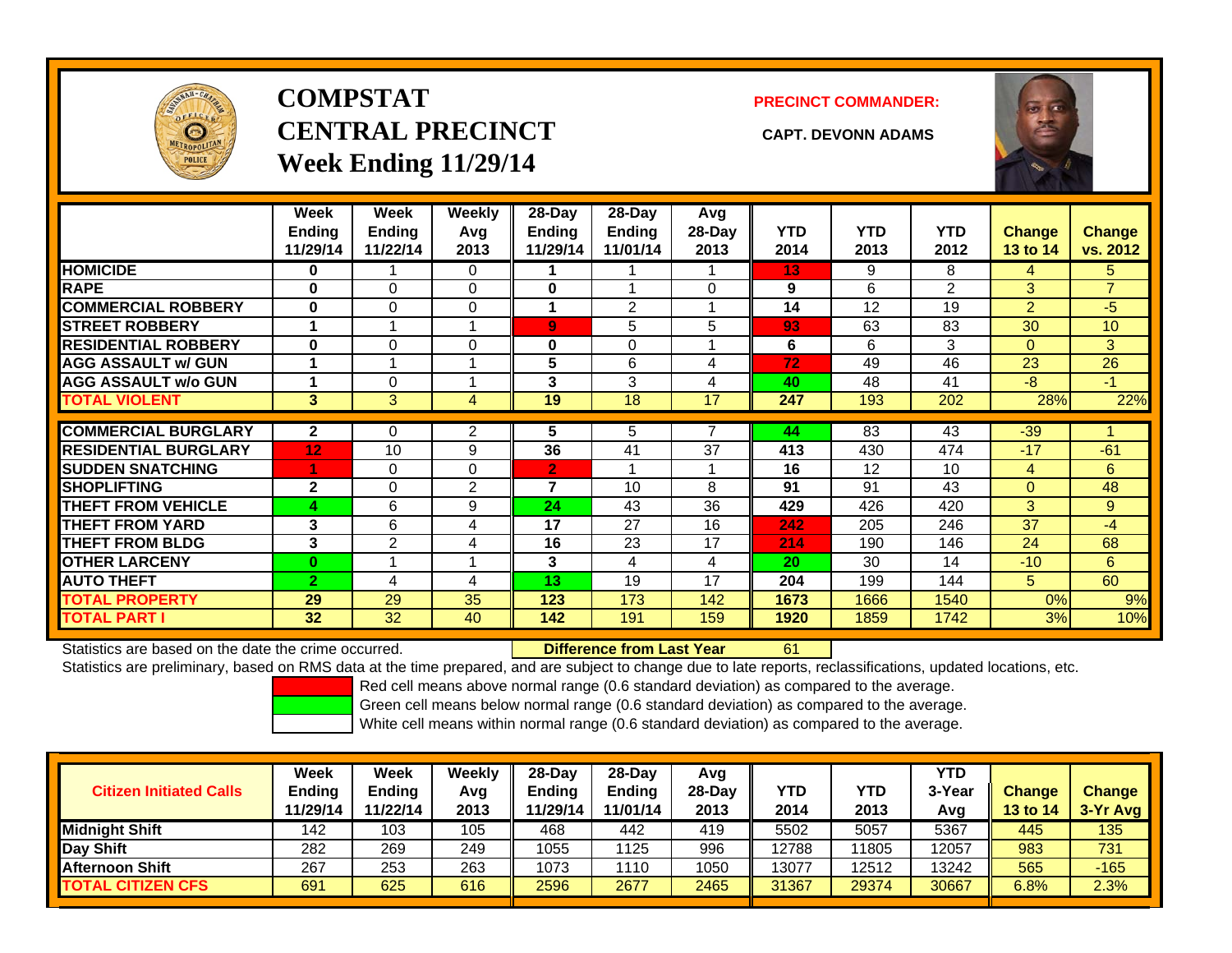

## **COMPSTATSOUTHSIDE PRECINCT** CAPT. TERRY SHOOP **Week Ending 11/29/14**

## **PRECINCT COMMANDER:**



|                             | Week<br><b>Endina</b><br>11/29/14 | Week<br><b>Ending</b><br>11/22/14 | Weekly<br>Avg<br>2013 | $28$ -Day<br>Ending<br>11/29/14 | 28-Day<br><b>Ending</b><br>11/01/14 | Avg<br>28-Day<br>2013 | <b>YTD</b><br>2014 | <b>YTD</b><br>2013 | <b>YTD</b><br>2012 | <b>Change</b><br>13 to 14 | <b>Change</b><br>vs. 2012 |
|-----------------------------|-----------------------------------|-----------------------------------|-----------------------|---------------------------------|-------------------------------------|-----------------------|--------------------|--------------------|--------------------|---------------------------|---------------------------|
| <b>HOMICIDE</b>             | 0                                 | 0                                 | 0                     | 0                               | 0                                   | 0                     | $\mathbf{2}$       | 4                  |                    | $-2$                      |                           |
| <b>RAPE</b>                 |                                   | 0                                 | 0                     | $\mathbf{2}$                    |                                     |                       | 10                 | 10                 | 4                  | $\Omega$                  | 6                         |
| <b>COMMERCIAL ROBBERY</b>   | $\overline{2}$                    | $\Omega$                          | $\Omega$              | 8                               | 6                                   | 2                     | 31                 | 21                 | 35                 | 10                        | -4                        |
| <b>STREET ROBBERY</b>       | $\bf{0}$                          |                                   |                       | 1                               |                                     | 3                     | 47                 | 30                 | 48                 | 17                        | $-1$                      |
| <b>RESIDENTIAL ROBBERY</b>  | $\bf{0}$                          | 0                                 | $\Omega$              | $\bf{0}$                        |                                     |                       | 11                 | 8                  | 10                 | 3                         |                           |
| <b>AGG ASSAULT w/ GUN</b>   | $\bf{0}$                          | 0                                 | 0                     | 1                               | 2                                   |                       | 13                 | 15                 | 15                 | -2                        | $-2$                      |
| <b>AGG ASSAULT w/o GUN</b>  | $\bf{0}$                          | 0                                 | $\Omega$              | $\mathbf 2$                     |                                     | $\overline{2}$        | 18                 | 24                 | 27                 | $-6$                      | $-9$                      |
| <b>TOTAL VIOLENT</b>        | 3                                 |                                   | $\overline{2}$        | 14                              | 12                                  | 10                    | 132                | 112                | 140                | 18%                       | $-6%$                     |
| <b>COMMERCIAL BURGLARY</b>  | $\bf{0}$                          | 2                                 |                       | 3                               | 4                                   | 4                     | 36                 | 50                 | 65                 | $-14$                     | $-29$                     |
| <b>RESIDENTIAL BURGLARY</b> | 3                                 | 11                                | 8                     | 17                              | 25                                  | 31                    | 219                | 362                | 352                | $-143$                    | $-133$                    |
| <b>ISUDDEN SNATCHING</b>    | $\bf{0}$                          | $\Omega$                          | $\Omega$              | 1                               |                                     |                       | 11                 | 11                 | 9                  | $\Omega$                  | $\overline{2}$            |
| <b>ISHOPLIFTING</b>         | 14                                | 12                                | 15                    | 49                              | 33                                  | 58                    | 594                | 682                | 668                | $-88-$                    | $-74$                     |
| <b>THEFT FROM VEHICLE</b>   | 7                                 |                                   | 7                     | 24                              | 30                                  | 28                    | 337                | 320                | 372                | 17                        | $-35$                     |
| <b>THEFT FROM YARD</b>      | $\bf{0}$                          | 2                                 | $\overline{2}$        | 7                               | 7                                   | 8                     | 109                | 101                | 159                | 8                         | $-50$                     |
| <b>THEFT FROM BLDG</b>      | 6                                 | 4                                 | 5                     | 20                              | 17                                  | 19                    | 207                | 233                | 232                | $-26$                     | $-25$                     |
| <b>OTHER LARCENY</b>        | $\bf{0}$                          | $\Omega$                          |                       | $\bf{0}$                        | 2                                   | 4                     | 27                 | 43                 | 25                 | $-16$                     | $\overline{2}$            |
| <b>AUTO THEFT</b>           | 4                                 | $\Omega$                          | 2                     | 6                               | 11                                  | 9                     | 89                 | 102                | 156                | $-13$                     | $-67$                     |
| <b>TOTAL PROPERTY</b>       | 34                                | 32                                | 41                    | 127                             | 130                                 | 163                   | 1629               | 1904               | 2038               | $-14%$                    | $-20%$                    |
| <b>TOTAL PARTI</b>          | 37                                | 33                                | 43                    | 141                             | 142                                 | 173                   | 1761               | 2016               | 2178               | $-13%$                    | $-19%$                    |

Statistics are based on the date the crime occurred. **Difference from Last Year** 

-255

Statistics are preliminary, based on RMS data at the time prepared, and are subject to change due to late reports, reclassifications, updated locations, etc.

Red cell means above normal range (0.6 standard deviation) as compared to the average.

Green cell means below normal range (0.6 standard deviation) as compared to the average.

| <b>Citizen Initiated Calls</b> | Week<br>Ending<br>11/29/14 | Week<br><b>Ending</b><br>11/22/14 | Weekly<br>Avg<br>2013 | $28-Dav$<br><b>Ending</b><br>11/29/14 | 28-Dav<br><b>Ending</b><br>11/01/14 | Avg<br>28-Day<br>2013 | YTD<br>2014 | YTD<br>2013 | <b>YTD</b><br>3-Year<br>Avg | <b>Change</b><br>13 to 14 | <b>Change</b><br>3-Yr Avg |
|--------------------------------|----------------------------|-----------------------------------|-----------------------|---------------------------------------|-------------------------------------|-----------------------|-------------|-------------|-----------------------------|---------------------------|---------------------------|
| <b>Midnight Shift</b>          | 87                         | 97                                | 86                    | 363                                   | 429                                 | 343                   | 4327        | 4060        | 4297                        | 267                       | 30                        |
| Day Shift                      | 246                        | 275                               | 238                   | 1065                                  | 154                                 | 950                   | 12357       | 11264       | 12057                       | 1093                      | 300                       |
| <b>Afternoon Shift</b>         | 232                        | 234                               | 244                   | 983                                   | 1090                                | 976                   | 12281       | 11527       | 12125                       | 754                       | 156                       |
| <b>TOTAL CITIZEN CFS</b>       | 565                        | 606                               | 567                   | 2411                                  | 2673                                | 2269                  | 28965       | 26851       | 28480                       | 7.9%                      | .7%                       |